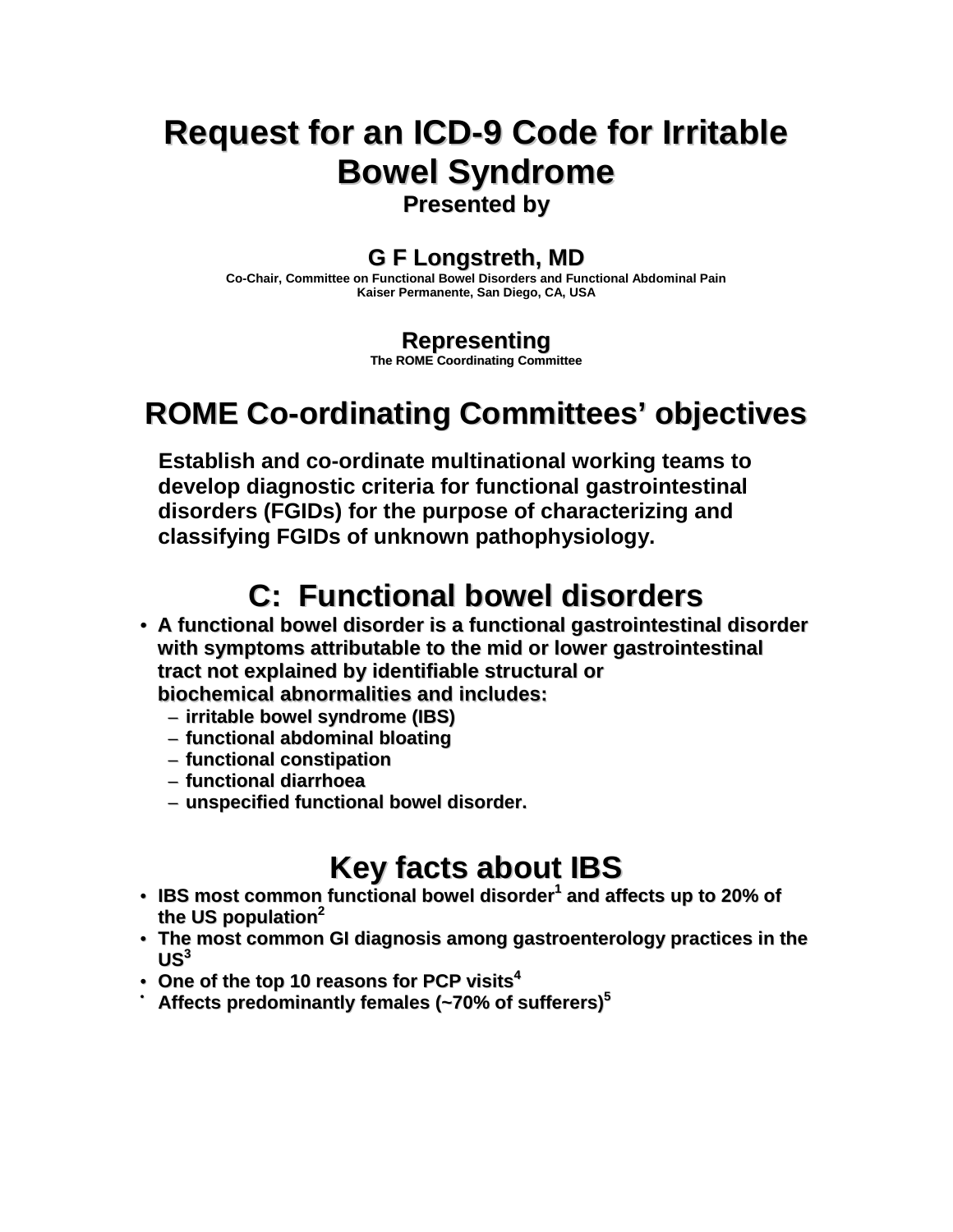## **IBS vs other important disease states**

- **US prevalence up to 20% 1**
- **US prevalence rates for other common diseases 2 :**
	- diabetes 3%
	- asthma 4%
	- heart disease 8%
	- hypertension 11%

## **Direct and Indirect costs associated with IBS**

- **IBS results in an estimated \$8 billion in direct medical costs annually 1**
- **IBS sufferers incur 74% more direct healthcare costs than non-IBS sufferers 1**
- **IBS patients have more physician visits for both GI and non-GI complaints 2**
- **IBS has a substantial impact on time lost from main activities 2**

# **History of diagnostic approaches**

- **Pre 1980**
	- **Diagnosis made by exclusion 1**
	- **Failure to find a motility marker**
- **1980-1999**
	- **Symptom-based criteria 1**
		- **Manning criteria (1978)**
		- **Rome criteria (1992)**
- **1999**
	- **Rome II criteria 2**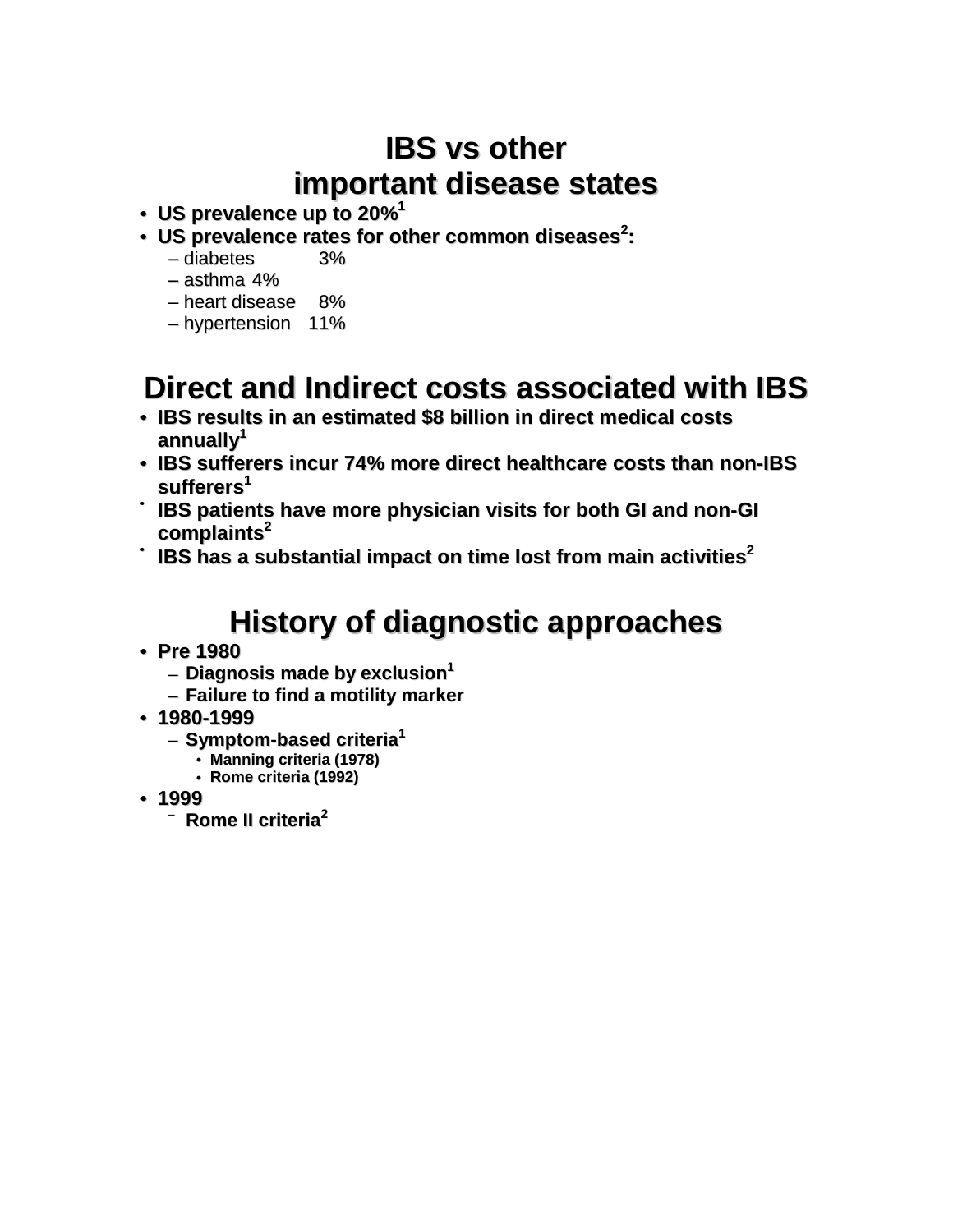# **Rome II criteria Ten-fold increment in Medline citations for IBS**

### **Why do we need to change the ICD-9-CM code for IBS**

- **Current code for IBS (564.1) lacks specificity**
- **Includes terms which are archaic, serve no useful purpose and are incorrect descriptors of IBS**
- **Terms currently indexed to 564.1 imply causes that are unproven and disproved or are used only in historical context**

## **Benefits of making changes to the ICD-9-CM code for IBS**

- **Code fully describes IBS to ensure greater specificity in coding assignment**
- **Reduce the number of codes needed to fully describe IBS**
- **Permits studies of epidemiology and the cost of care of IBS**
- **Permits studies of ambulatory and managed care encounter**